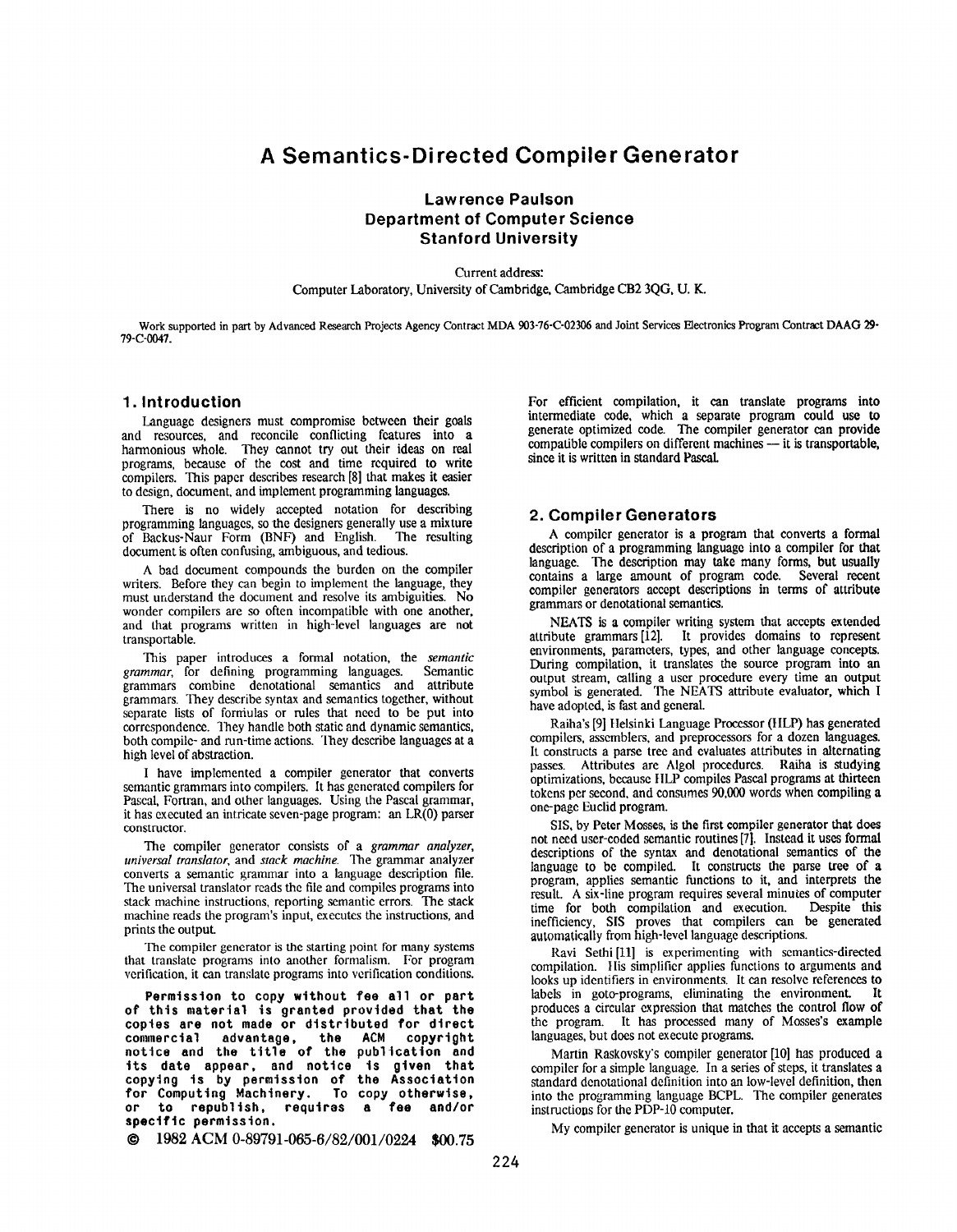grammar, a readable notation for denotational semantics. Although its semantic notation is entirely nonprocedural, it is efficient enough to produce compilers for real Languages such as Pascal. It can execute programs several pages long, in seconds.

# 3. Semantic Grammars

A semantic grammar is an attribute grammar that uses the domains and formulas of denotational semantics.

An attribute grammar [5] is a context-free gramma augmented with attributes and attribute equations, which propagate semantic information along the edges of the parse tree. Inherited attributes, prefixed by  $\downarrow$ , move information from a node down to its children. Synthesized attributes, prefixed by  $\uparrow$ , move information from the children up to the parent.

Consider the assignment command (statement), with the syntax

 $command = variable$  ":=" expression.

An attribute grammar can describe its syntax and static semantics: determining the types of the variable and expression, and checking that they are compatible. The type of a variable depends on the current environment of declarations: a compiler's<br>symbol table. Below, the nonterminal *variable* inherits an Below, the nonterminal variable inherits and synthesizes a type. The rule includes a environment and synthesizes a type. constraint that the types of the variable and expression are equal; if the constraint does not hold, then the program has a semantic error.

command $\langle \text{tenv} \rangle$  = variable< \tenv ttypel >  $" := "$ expression<  $\downarrow$  env  $\uparrow$  type2 > constraint type $1 =$  type $2$ 

There are different styles of writing attribute grammars. Watt and Madsen's extended attribute grammars [12] express the constraint type $1 =$  type $2$  implicitly by using the same attribute type with bolh the variable and the expression. Such conventions shorten rules:

```
command\langle \downarrowenv\rangle =
     variable< \text{km} type >
     ":="expression< \text{km } \text{type }
```
Denotational semantics [3] uses a powerful theory of recursively defined data structures, lambda-expressions, and fixedpoints of functions. A denotational definition expresses the semantics of a construct in tcrrns of the semantics of its syntactic constituents. A traditional presentation includes a context-free grammar, and introduces a semantic function for every nonterminal symbol in the grammar, defined by cases on the rules rewriting that nonterminal. In contrast, a semantic grammar embeds the semantic functions in the context-free grammar.

TO illustrate how to embed dynamic semantics in a semantic grammar rule, I will use a simple dcnotational description of assignment. It uses a function var representing variables and a function *exp* representing expressions. The assignment command evaluates the expression in the current state s and passes the result to var, which stores it in the state s:

#### As. var(exp S)S

A traditional denotational definition separates the semantics from the syntax, re-establishing the context by explicitly providing var and exp with a syntactic construct and environment to operate on. 1Ierc com is the semantic function for commands:

 $com[variable: = expression]env s =$ 

# var[variable]env (exp[expression]env s) s

Fmbedding this function in the attribute grammar rule yields the semantic grammar rule for the assignment command, The variable and expression synthesize their semantic functions var and exp; the rule combines these to produce the semantics of the command.

command $\langle \text{tenv } \uparrow \lambda \text{s}$ . var(exp s)s $\rangle$  = variable< \ \ env \ \type \ \tyar \  $"$  :  $=$  " expression $\langle \downarrow$ env ttype texp $\rangle$ 

A semantic grammar consists of domain definitions, expression definitions, attribute declarations, semantic rules, and a resolution part. The domains and expressions are those of denotational semantics. The symbol end terminates the grammar. Comments may appear anywhere; they begin with a number sign (#) and continue to the end of the line.

### 3.1. Domain Definitions

Domains represent semantic data types, such as mappings, tuples, and tree structures. The domains INT, BOOL, and NAME (representing identifiers in source programs) arc built-in. The user can define *product*, *function*, and *union* domains. A special case of union domain resembles an enumerated type of Pascal. If  $D_1, \ldots, D_n$  are domains, and d. denotes any value of  $D<sub>i</sub>$ , then the following are also domain

| Domain                                                                                                                                        | <b>Values</b>                        |
|-----------------------------------------------------------------------------------------------------------------------------------------------|--------------------------------------|
| $D_1 \times \ldots \times D_n$                                                                                                                | n-tuples $(d_1, , d_n)$              |
| $D_1 \rightarrow D_2$                                                                                                                         | functions from $D_1$ to $D_2$        |
|                                                                                                                                               | name <sub>i</sub> [di], $i = 1$ to n |
| $\begin{array}{l}\n[\text{name}_1[\mathbf{\tilde{D}}_1] +  + \text{name}_n[\mathbf{D}_n]] \\ [\text{name}_1 +  + \text{name}_n]\n\end{array}$ | name <sub>i</sub> , $i = 1$ to n     |

The domain definitions fist all the domains used to describe the semantics; there are no syntactic domains. Definitions may be recursive, such as LIST, VAL, and TYPE below.

| domain                                                      |                  |
|-------------------------------------------------------------|------------------|
| $LIST = [nil + cons[INT \times LIST]];$ # lists of integers |                  |
| $VAL = [intV[INT] +$                                        |                  |
| $arrayV(INT \rightarrow VAL1$ :                             | # data values    |
| $ENV = NAME \rightarrow TYPE:$                              | $#$ environments |
| $TYPE = [intTy + arrayTy(TYPE)].$                           | $#$ types        |
| $S = NAME \rightarrow VAL$ :                                | $#$ states       |
| $EXP = S \rightarrow VAL$ :                                 | $#$ expressions  |
| $COM = S \rightarrow S$ :                                   | $#$ commands     |
| $VAR = VAL \rightarrow COM:$                                | # variables      |

The domain LIST deserves special mention, for it illustrates how to define list domains in terms of union domains. (The compiler generator does not provide lists as a primitive.) A list is either nil, or has the form cons[int,list]; a list of n integers is

cons[int<sub>1</sub>, ..., cons[int<sub>n</sub>,nil]...]

Domain names are written in UPPER CASE. The variables of a domain have the same name in lower case, possibly followed by digits. For example, the variables list, listO, and 1ist435 belong to the domain LIST.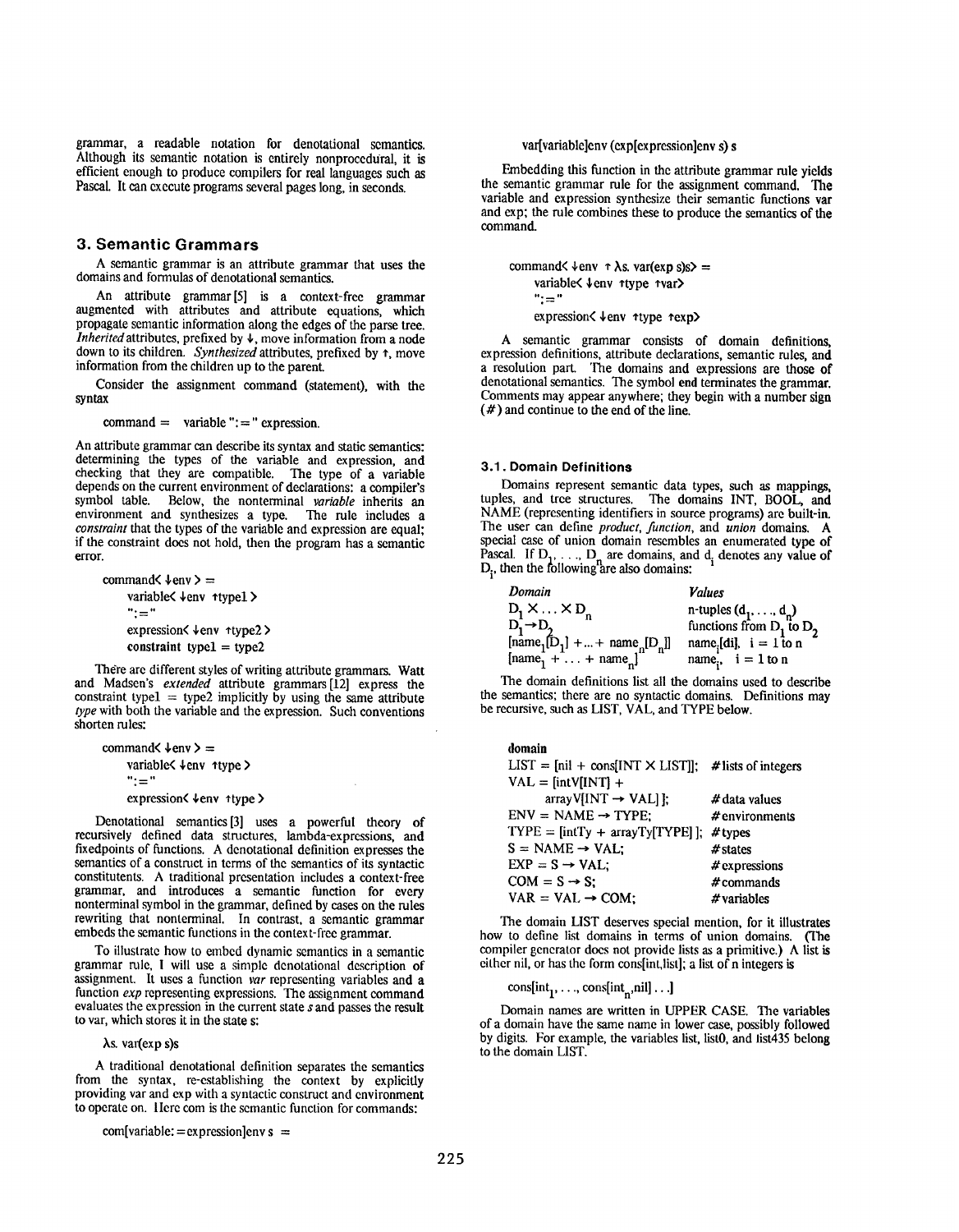# 3.2. Expression Definitions

Expressions may contain integer and boolean constants, the bottom element  $\perp$ , and variables. If d, e, i, e<sub>1</sub>, ..., e<sub>n</sub> are expressions, and v,  $v_1, \ldots, v_n$  are variables, then the following are also expressions: '

| ⊥                              | the bottom element of any domain          |
|--------------------------------|-------------------------------------------|
| $0, 1, 2, \ldots$              | integer constants                         |
| false, true                    | boolean constants                         |
| "a". " $x98$ "                 | name constants                            |
| $d+e, d-e, \ldots$             | integer operators                         |
| d and $e$ , d or $e$ ,         | boolean operators                         |
| $d$ eq e, d ne e,              | relational operators                      |
| if d then e else f fi          | conditional expression                    |
| $(e_1, \ldots, e_n)$           | n-tuple                                   |
| left e                         | extract left element of a tuple           |
| $\lambda v.e$                  | lambda-abstraction of e over v            |
| $\lambda(v_1, \ldots, v_n)$ .e | abstraction over a tuple of variables     |
| $fix$ $\bar{\lambda}$ v.e      | fixed point of the function $\lambda v.e$ |
| f e                            | application of function f to arg e        |
| let $v = d$ in e               | local definition of y to be d             |
| Id→elf                         | function f updated at d                   |

If name<sub>1</sub>, ..., name<sub>n</sub> are the "tags" of a union domain, then the following are expressions:

| $name_i[e_i]$           | injection creating a union value |
|-------------------------|----------------------------------|
| $e$   name <sub>;</sub> | projection of e onto domain D.   |
| e is name.              | test that the tag of e is name,  |

Every expression belongs to a unique domain, and the grammar analyzer checks that operators are only applied to operands of the proper domain, detecting many user errors.

The expression definitions list the expressions used to describe the semantics; most grammars define functions to check types or combine declarations. Definitions may be recursive. If a name is referenced before its definition, it must appear in the forward declarations, along with its domain. The function append is an example of list manipulation and the case expression.

#### forward

append: (LIST  $\times$  LIST)  $\rightarrow$  LIST;

define

append =  $\lambda$ (list1,list2). case listl of nil. list2, Consfint,list]. cons[int, append(list,list2)] esac;

```
abort = \lambdas. \perp;
```
### 3.3. Attribute Declarations

The attribute declarations list every nonterminal symbol in the grammar, along with the domains of its attributes. A dot separates inherited from synthesized attributes. In the following example, the symbol *identifier* has an inherited attribute of domain ENV, and synthesized attributes of domains NAME and TYPE:

### attribute

identifier<ENV.NAME,TYPE>;

expression<ENV.TYPE,EXP>; variable<ENV.TYPE,VAR>; command<ENV.COM>;

Four symbols are built in, for use only on the right side of rules

| number<.INT                    |  |  | represents an integer number, a string of digits |
|--------------------------------|--|--|--------------------------------------------------|
| name<.NAME>                    |  |  | represents an identifier, an alphanumeric        |
| string beginning with a letter |  |  |                                                  |

where $\triangle BOOL$ . represents the empty string; adds a constraint that the boolean condition is true

uniqueName<.NAME>

represents the empty string: each instance in the parse tree generates a distinct name; useful for generating arbitrary labels

#### 3.4. Rules

The rules describe the syntax and semantics of a programming language. The tule part begins by naming the start symbol of the syntax:

rule start-symbol

Terminal symbols, either alphanumeric reserved words or combinations of special characters, are enclosed in quotes:

"begin"  $" +" " :="$ 

Many of the example rules in this paper use arrows  $\uparrow$  and  $\downarrow$  to indicate whether an attribute is synthesized or inherited, but the compiler generator expects rules in which commas separate the attributes. (The attribute declarations specify the types of (The attribute declarations specify the types of attributes.) The assignment rule becomes:

command $\langle env, \lambda s. var(exp s) s \rangle$  = variable<env, type, var>  $"$  :  $-"$ expression<env, type, exp>;

Any inherited attribute on the left side of a rule "sees" a value from above in the parse tree. Likewise, any synthesized attribut on the right side sees a value from below. These are *defined* attributes. If the defined attribute is an expression, then the value it sees must have the same form, or the program contains an error [12]. This pattern-matching is implemented as a list of constraints on the rule.

Any synthesized attribute on the left side of a rule sends a value up into the parse tree. Likewise, any inherited attribute on the right side sends a value down. These are *applied* attributes. An applied attribute may contain any expression, as long as all of its free variables are defined elsewhere in the same rule.

A rule may contain clauses of the form with  $x = y$ . This defines x to denote y in the rule. Strictly speaking, x is a defined attribute that sees the value y. an applied altribute. Using a with clause to extract the embedded expression in the rule for the assignment command yields an equivalent rule:

command $\langle$ env, com $\rangle$  = variable<env, type, var> ..<br>... expression<env, type, exp> with com =  $\lambda$ s. var(exp s)s

There is no way to specify the lexical conventions of a language; the implementation assumes the following:

 $\bullet$  the braces { and } enclose comments in programs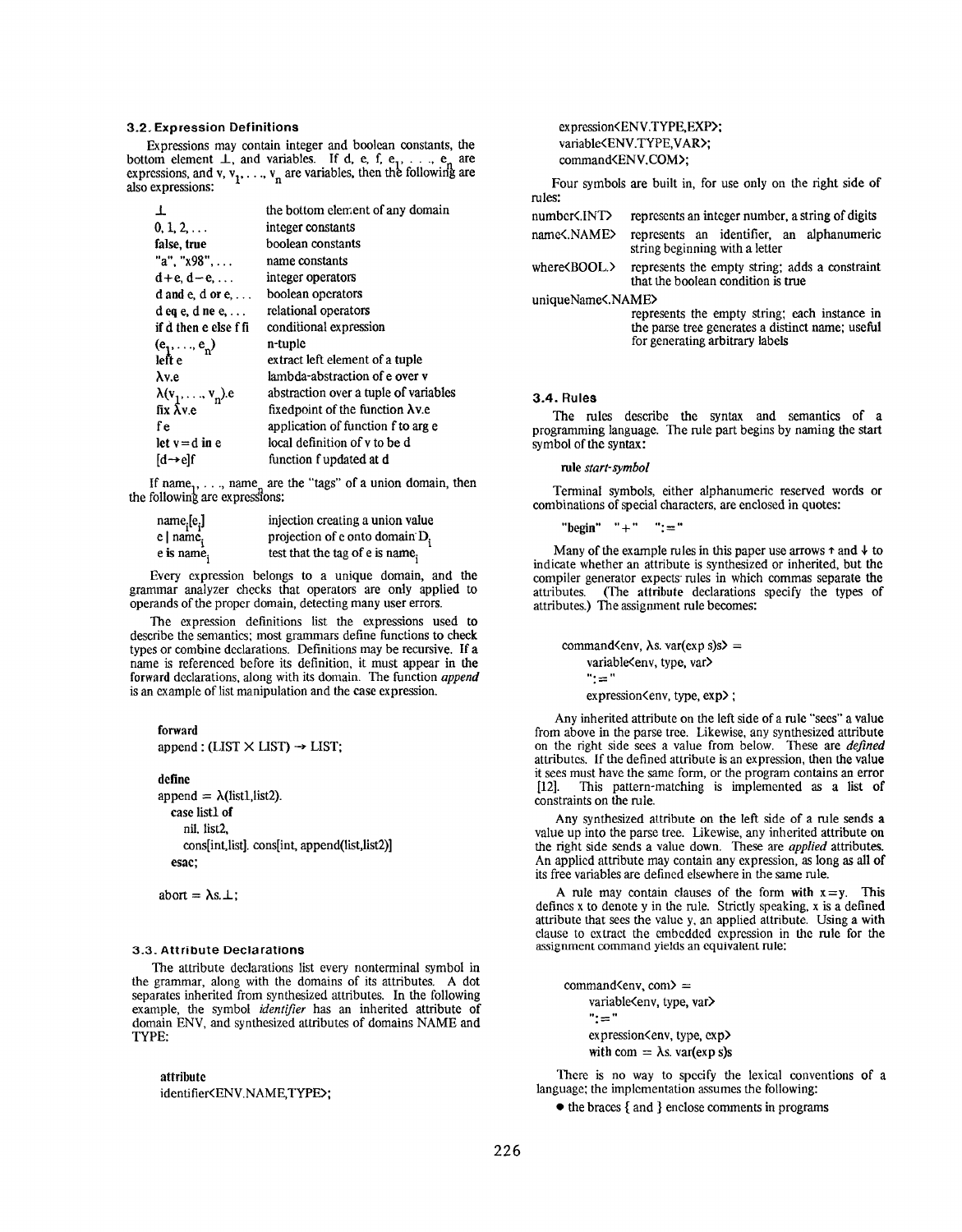- spaces, newlines, and comments separate numbers and identifiers
- keywords are reserved
- there are no string constants

#### 3.5. Resolution Part

The resolution part assigns binding powers and associativities to terminal symbols, for eliminating syntactic ambiguities [1]. It can resolve the dangling-else problem and specify operator precedence. Operators can be left-, right-, or non-associative; each left, right, or nonassoc declaration defines a group of operators with the same binding power.

# 4. Example Grammar

Here is a semantic grammar for a tiny language lacking both side-effects and jump commands. Integer expressions may contain arithmetic operators. The condition of an if or while command may contain boolean connectives and integer relational operators. There are integer variables and unbounded integer arrays. Input and output arc each a single integer, transmitted via the pre-declared variables input and  $output$ . The compiler generator has executed a prime number program using this grammar.

Although this grammar is trivial compared to Pascal's, it illustrates many of the same concepts. The grammar defines static semantics: the compiler functions of type-checking and symbol table management. It defines a domain TYPE to hold the two types, integer and array, and a domain ENV to hold the types of variables in the program. In the Pascal grammar, TYPE is a recursive tree structure, and ENV holds the meanings of constants, types, and procedures, as well as variables. Watt [13] illustrates the basic techniques,

The grammar also defines *dynamic* semantics: the compiler function of code generation. Denotational semantics provides two frameworks for control flow: a direct semantics can describe "structured" commands; a *continuation* semantics can describe any flowchart. This grammar uses direct semantics — an This grammar uses direct semantics  $-$  an expression only computes a value, and a command only changes the values of variables. The PaseaI grammar also uses direct semantics, but the Fortran grammar requires continuations because of Fortran's GO TO statements.

Gordon [3] explains how to represent procedures, parameter passing, expressions, and other dynamic concepts. A grammar can also define axiomatic or operational semantics, as Madsen [6] discusses. If the grammar detines axiomatic semantics, then the compiler generator translates a program into a list of *verification* conditions — assertions that, if proven, certify that the program is - assertions that, if proven, certify that the program is correct

# domain

| $VAL = [intV[INT] +$           |                                   |
|--------------------------------|-----------------------------------|
| $arrayV[INT \rightarrow INT];$ | # values: integers and arrays     |
| $ENV = NAME \rightarrow TYPE:$ | # environment: types of variables |
| $TYPE = [intTy + arrayTy]$     | $\#$ types                        |
| $S = NAME \rightarrow VAL$ :   | # states: values of variables     |
| $EXP = S \rightarrow INT$ :    | $#$ integer expressions           |
| $COND = S \rightarrow BOOL$ :  | #boolean conditions               |
| $COM = S \rightarrow S$ :      | # commands (statements)           |
|                                |                                   |
|                                |                                   |

INTFILE = INT  $\rightarrow$  INT; # integer mappings for I/O DATA = INTFILE  $\times$  INT; #I/O interface for stack machine

# define

#Input/output interface functions beginProg =  $\lambda$ (intFile,int). ["input"  $\rightarrow$  intV[intFile(1)] ]  $\perp$ ; endProg =  $\lambda$ s. ( [1  $\rightarrow$  s("output") |intV[  $\perp$ , 1);

### attribute

identifier<ENV.NAME,TYPE>; expression<ENV.EXP>; condition<ENV.COND>; command<ENV.COM>; declaration <. ENV>; programく.DATA→DATA>;

rule program

#Look up the name in the environment; return the type  $identity$ identifier<cnv, name, env(name) $\rangle$  = name<name);

# #  $\#$  # Expressions

 $expression\langle env, exp \rangle = "("expression\langle env, exp \rangle")$ ";

#Integer constants expression $\langle env, \lambda \sin \theta \rangle = number \langle int \rangle$ ;

#Integer variables expression<env,  $\lambda$ s.s(name)|intV> = identifier<env, name, intTy>;

#Subscripted variables expression $\langle$ env,  $\lambda$ s.s(name)|arrayV (exp s) $\rangle =$ identifier<env, name, arrayTy> "[" expression<env, exp> "]";

#Arithmetic operators expression<cnv,  $\lambda$ s.expl(s) + exp2(s)> = expression<env,exp1> "+" expression<env,exp2>; expression<env, As.cxpl(s) – exp2(s)> = expression<env, expl> "–" expression< env,exp2>; expression $\langle env, \lambda s. exp1(s) * exp2(s) \rangle =$ expression<env,expl> "\*" expression<env,exp2>; expression<env,  $\lambda$ s.expl(s) div exp2(s)> = expression<env,expl> "/" expression<env,exp2>;

 $# # # +$ Conditions for if and while commands

condition $\langle env, cond \rangle = "(" condition \langle env, cond \rangle")$ ";

#Comparisons of integers condition  $\langle env, \lambda s. exp1(s) \rangle$  t  $exp2(s)$  = expression<env,exp1> "<" expression<env,exp2>; condition<env,  $\lambda$ s.expl(s) gt exp2(s)> = expression<env,exp1> ">" expression<env,exp2>; condition $\langle env, \lambda s. exp1(s) \rangle$  eq exp2(s) $\rangle$  =  $expression\langle env, exp12 \rangle$  "="  $expression\langle env, exp22 \rangle$ ;

#Boolean connectives condition $\langle env, \lambda s \rangle$  not cond(s) $\ge$  = "not" condition<env,cond>; condition  $\langle env, \lambda s. \text{cond1(s)} \rangle$  and  $\langle cond2(s) \rangle =$ condition<cnv,cond1> "and" condition<cnv,cond2>;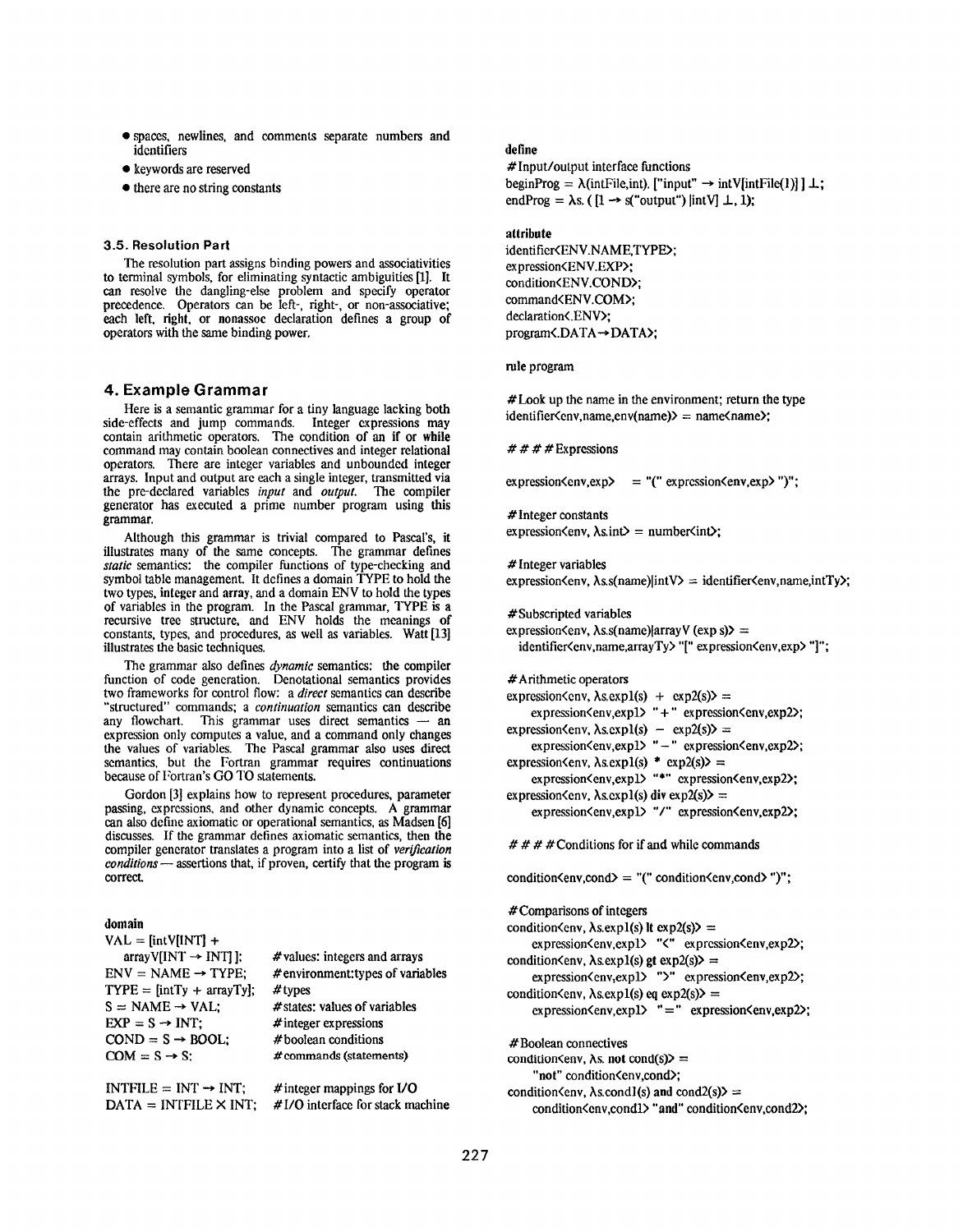condition $\langle env, \lambda s, cond1(s) \rangle$  or cond $2(s)$  = condition<env.condl> "or" condition<env.cond2>;

 $# # # #$  Commands

#Assignment to integer variable command<br/>Senv,  $\lambda$ s.[name $\rightarrow$ intV[exp(s)] ]s> = identifier<env, name,intTy> ":=" expression<env,exp>;

#Assignment to array element

command<env,

 $\lambda$ s.[name  $\rightarrow$  array V[[exp1(s)  $\rightarrow$  exp2(s)]s name[array V]]s> = identifier<env, name,arrayTy> "[" expression<env, expl> "]"  $" := "expression \langle env, exp2 \rangle;$ 

#Compound commands

command $\langle env, \lambda s, com2 (com1 s) \rangle =$ command<env,com1> ";" command<env,com2>;

#If commands

command<env,  $\lambda$ s. if cond(s) then com(s) else s fi $\lambda$  = "if" condition<env,cond> "then" command<env,com> "fi";

#While commands

command<env.

 $fix\lambda$ com. $\lambda$ s.if cond(s) then com(coml s) else s  $fi$  $>$  = "while" condition<env,cond> "do" command<env,coml> "od";

#### $# # # # Declarations$

#Empty declaration  $\text{declaration}\left\{ \text{"input"} \rightarrow \text{int}\left\{ \text{"output"} \rightarrow \text{int}\left\{ \text{rj} \right\} \perp \right\} = ;$ 

# Integer variable declarations  $\text{declaration} \langle \text{name} \rightarrow \text{intTy} \text{lenv} \rangle =$ "int" name<name> ";" declaration<env>;

#Array variable declarations  $\text{declaration}\langle \text{Iname} \rightarrow \text{array}\langle \text{Iylenv} \rangle =$ "array" name<name> ";" declaration<env>;

 $program\lambda data.endProg$  (com (beginProg data)) > = "begin" declaration<env> command<env,com> "end";

resolution

```
nonassoc "not"; #most binding
 left "*" "/" "and";
 left "+" "-" "or":
 nonassoc "\zeta" "\zeta" "=";
 left ";"; # least binding
end
```
### 5. Grammar Analyzer

The grammar analyzer reads a semantic grammar and converts it into a language description file. The analyzer is organized like a recursive descent compiler, and performs the following tasks:

- . Read a semantic grammar, parsing the domain definitions, expression definitions, and rules.
- Check that the information is consistent.
- $\bullet$  Compute LALR(1) parse tables for the syntax part of the grammar [1].
- Output the language description file, which contains the semantics of each rule and the parse tables.

The language description file contains all the information needed by the universal translator. For each semantic rule, it gives the applied attribute expressions and attribute constraints. It also contains the pseudo attributes, which are generated by with clauses and uniqueName. All expressions are represented in postfix.

The description file contains information that the translator needs to print out formulas and error messages. This includes the names of the domains and union tags, but not the definitions of the domains. Every attribute expression is followed by its Every attribute expression is followed by its location in the rule, for pinpointing semantic errors.

When parsing a rule, the analyzer records all the free variable of applied attributes. These are the *attribute variables* that mus be given values by appearing as defined attributes. In a recursive scan of the defining attribute expressions, the analyzer accumulates constraints and defines the attribute variables. The attribute grammar should not be circular, but there are no other restrictions on how attributes can depend upon each other. The grammar analyzer does not check for circularity.

The analyzer contains an LALR(l) parser generator that processes the syntactic part of the grammar, It checks that the grammar contains no unreachable or useless symbols, computes its I,R(O) set of states, and adds LALR(l) lookahead. It resolves shift-reduce conflicts according to the user's resolution part. It generates parse tables, compressed by merging rows whenever possible.

# 6. Universal Translator

'Ihe universal translator can compile a program written in any language, given the proper language description file. It performs several steps:

- . Read a language description file, reconstructing the tables and expressions.
- Read a source program.
- Print a listing of the program's semantic errors.
- Print the semantic function describing the program.
- Generate stack machine instructions for the program.

# 6.1. Parsing

The translator's shitt-reduce parser builds a directed acyclic graph (DAG) of attribute dependencies during parsing. (A DAG is a tree in which several parent nodes may share the same child node.) Inherited attributes complicate the process. If there were only synthesized attributes, it would be possible to evaluate all of them bottom-up, like constructing a parse tree. This is because the synthesized attributes on the right-hand side of a rule are all defined when the parser reduces by that rule. Inherited attributes, which represent the context of the reduction, may not yet be available. So the parser substitutes dummy nodes for them, and patches the correct value in as soon as it appears.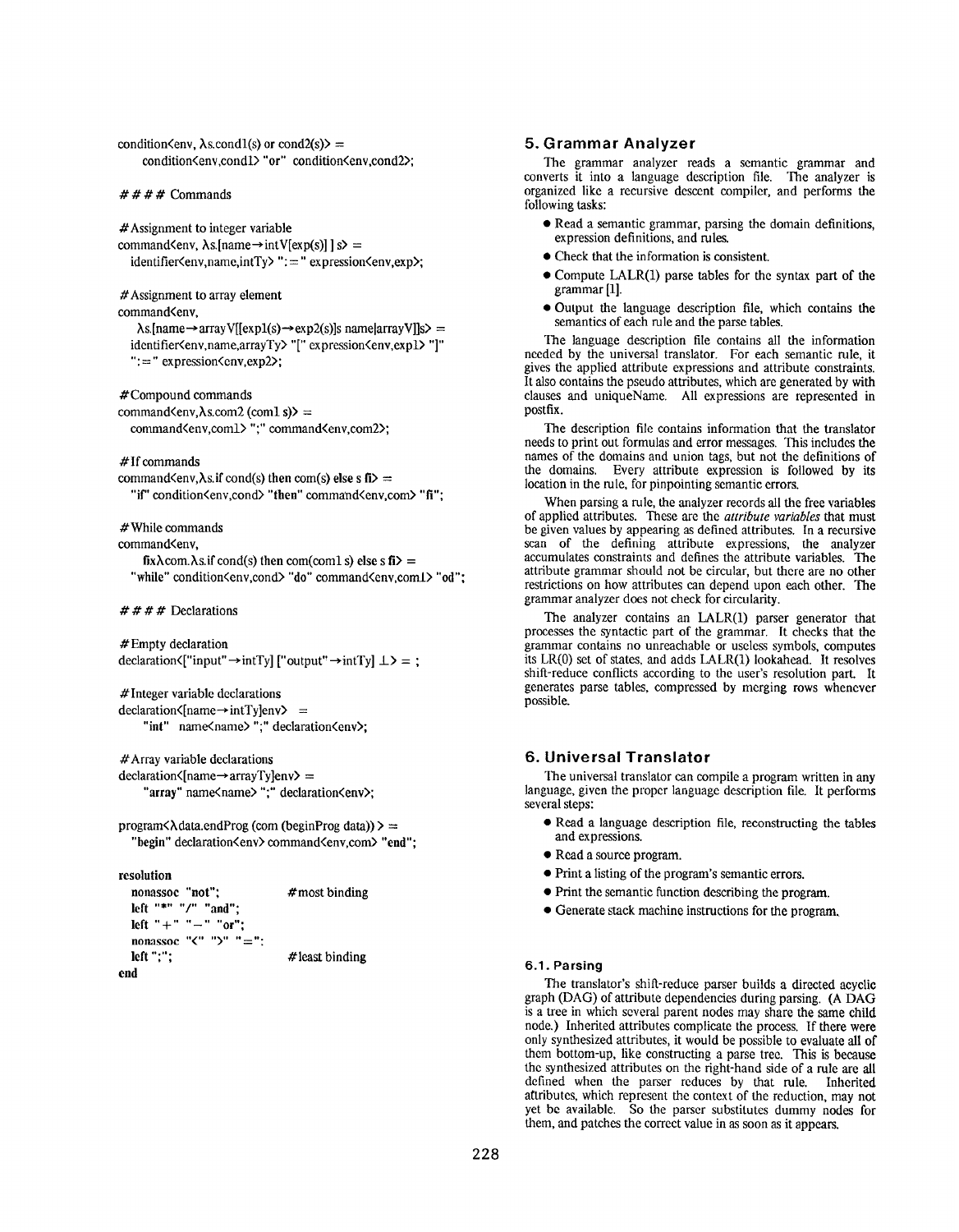#### The following description is adapted from Madsen [6].

A shift-reduce parser uses a stack to record the gramma symbols parsed at a given point. To handle semantics, the stack is augmented with the synthesized and inherited attributes of every symbol. It represents each synthesized attribute as a pointer to a DAG. A symbol's synthesized attributes may depend upon its inherited attributes, which the DAG represents by dummy nodes. The stack represents an inherited attribute as a fixup-list locating its dummy nodes.

The parser reduces by a rule

$$
X \rightarrow Y_1 Y_2 \dots Y_n
$$

by popping the right-side symbols and attributes,  $Y_1 \ldots Y_n$ , and pushing the left-side, X.

The fixup-lists representing left-side inherited attributes are initially empty. They accumulate the locations of dummy nodes during evaluation of the rule's applied attributes: left-side synthesized and right-side inherited. After evaluating an inherited attribute, its fixup-list is scanned to replace its dummy nodes with the correct value.

Each applied attribute is a function

 $\sim$   $\sim$ 

$$
f(I_1, \ldots, I_m, S_1, \ldots, S_n)
$$

of the rule's defined attributes: Icft-side inherited and right-side synthesized. Evaluation creates a DAG node labelled f, with pointers to the DAGs representing the synthesized attributes, and pointers to dummy nodes representing the inherited attributes. If the applied attribute is simply a copy of a defined attribute, there is usually no need to create a new node.

The rule's constraints, produced by the grammar analyzer, are evaluated like applied attributes and accumulated, producing a list of all the constraints in the program.

Rules may contain pseudo attributes, which are created by with clauses and the uniqueName symbol. Pseudo attributes are defined and applied in the same role. Since other applied attributes may depend on pseudo attributes, the pseudos are evaluated first. Every use of a pseudo attribute refers to the same DAG. This assures that with clauses arc only evaluated once, and that every use of a uniqueName attribute gets the same generated name.

The DAG consumes a lot of storage, although no parse tree is constructed. The largest program compiled is a twenty-one page LALR(I) parser generator. Its DAG contains over 15,000 nodes, and swells to over 26,000 during simplification.

#### 6.2. Simplification

At first, each DAG node is labelled with a pointer to an attribute function, and its sons are arguments. The simplifier traverses the DAG depth-first, expanding function definitions and applying them to arguments. The expanded function is linked back into the DAG so that shared nodes arc only expanded once. Expanded parts of the DAG represent semantic formulas — each node is labclled with an operator, and its sons are the operands.

The DAG contains both semantics and attribute constraints. During expansion, the simplifier checks that the constraints hold and executes all of the compile-time actions in the DAG. The simplified DAG is ready for translation into machine instructions. Example simplifications:

| <b>Before</b> | After |
|---------------|-------|
| $3 - 5$       | $-2$  |
| left (a,b)    | a     |
| tag[a]   tag  | a     |

# if true then a else b fi a  $([a \rightarrow b])$ a

An essential but difficult simplification is beta-reduction: applying a Iambda-expression to its arguments by substituting the arguments for the bound variables. Substitution is slow, because it requires copying list structures, The simplifier avoids one copy operation by simplifying during substitution, rather than after substitution in a separate traversal. Whenever possible, the simplifier substitutes for several variables at once to avoid repeated copying. When simplifying if x then y else z fi, the simplifier first simplifies x, to see whether it reduces to a constant (ttie or false). If so, it need simplify only one of y or z. The case expression uses a similar technique.

Taken together, these improvements cause simplification to resemble symbolic execution of the expression, rather than a sequence of costly macro-expansions.

### 6.3. Representation of Bound Variables

If bound variables arc represented by identifiers, then substituting an argument for a variable may compute an incorrect result: a free variable of the argument may become bound because of a name conflict. The translator does not use variable names: it numbers bound variables by their depth in the nest of lambda-expressions [2]. For instance, the expression

 $\lambda$ x.f x ( $\lambda$ y.g x y)

has depth numbers

$$
\lambda x.f x_0 (\lambda y.g x_1 y_0)
$$

When inserting or removing lambdas in front of an expression, the translator must adjust the numbers of the expression's free variables.

Every expression node contains a free variable index indicating its deepest variable reference. Indexes are put in incrementally as an expression is built; the index of a node depends only on the indexes of its children. In most casesit is the maximum of the indexes of the children; however, the index of a lambda node is one less than that of its body, because lambda binds the top level free variable.

A closed expression is one with no free variables, The translator can easily identify closed expressions, for they have a free variable index of zero. Many procedures that traverse expressions, such as substitution, perform operations only on the free variables. When they encounter a closed expression, they return immediately. This saves the simplifier a tremendous This saves the simplifier a tremendous amount of work.

If a bound variable occurs more than once, then betarcduction replicates its argument. The simplifier performs no beta-reductions that would replicate expressions requiring evaluation at run-time, which would make the object program less efficient. The simplifier only replicates "simple" arguments. The key queslion: what is simple?

The safest answer is that only atomic expressions are simple variables, numbers, etc. But this does not handle structured bound variables:

#### $(\lambda(int1, int2). int1 + int2)$  (3,8)

The bound variable, (intl,int2), is referenced twice; the argument, (3,8), is not atomic. Beta-reduction is prohibited even though no component of the bound variable is used more than once. One solution is making the simplifier transform the above expression into:

#### $((\lambda \text{int1 int2. int1 + int2) 3) 8)$

This allows beta-reductions, but the complete process copies the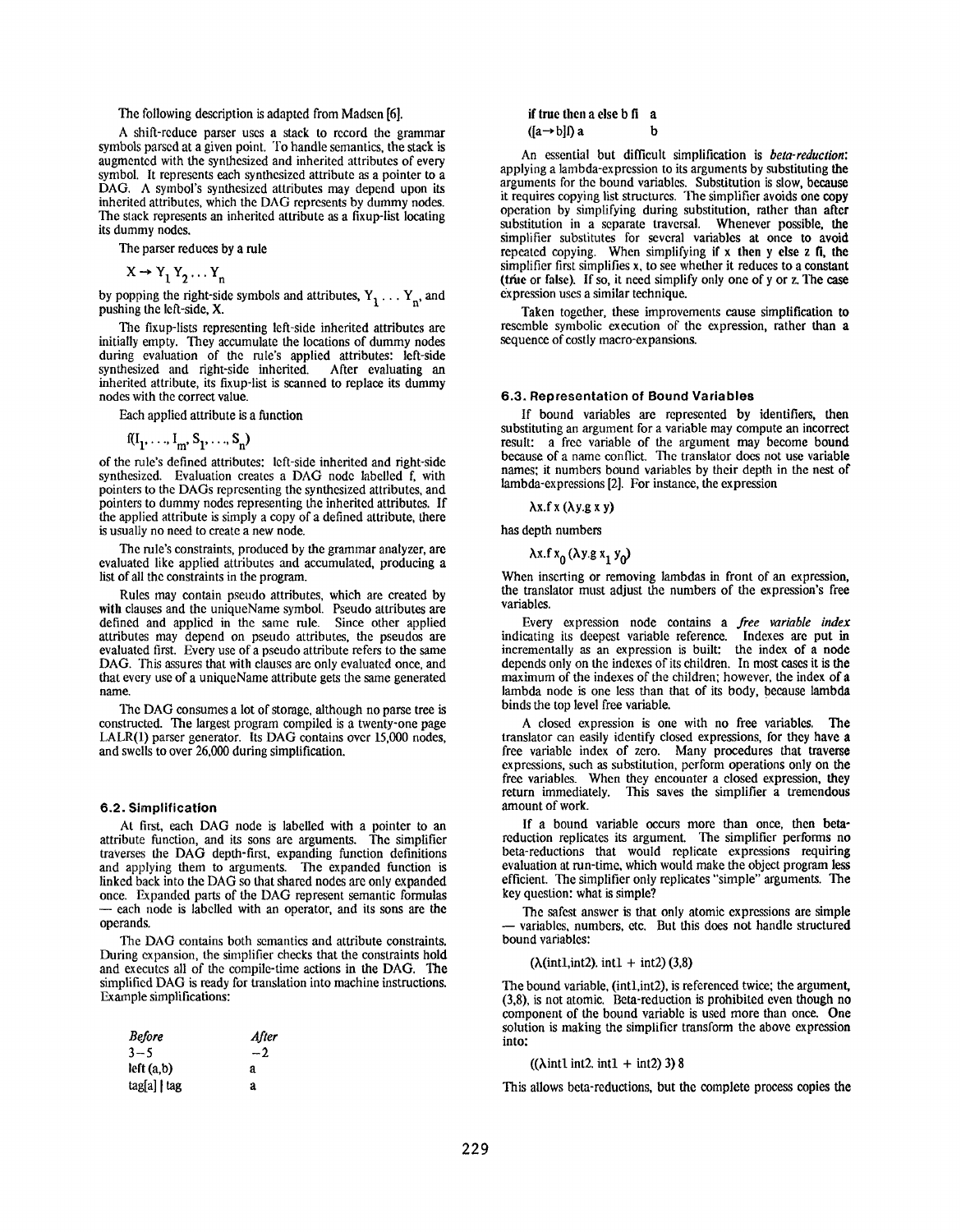function several times. Instead of relying on an expensive transformation, I generalize "simple" to include any closed expression; these can bc detected using the free variable index. Experience shows that this version of simple allows efficient simplification without exponential blow-up, afthough it is not obvious why.

### 6.4. Error Reporting

The translator only recovers from semantic errors. If it encounters a syntax error, it prints a list of expected symbols and halts. Automatic syntax error recovery is a separate research problem.

The simplifier evaluates the DAG depth-first and records all the semantic errors: attributes that equal  $\perp$  and constraints that are not true. The error handler sorts the errors by line number in the source program, reads the program again, and prints the erroneous lines. It names the relevant nontcrminal and attribute domain, and composes a message appropriate for the failed constraint. To prevent one error from triggering many others, it patches the DAG with a dummy value. Sample listing from the translator

| VAR v.v: integer;                                                   | $\{v \text{ is declared twice}\}$ |
|---------------------------------------------------------------------|-----------------------------------|
| Semantic error:<br>Should be UNDEFINED                              |                                   |
| x: $\arctan\left(1 \ldots n\right)$ of integer; {n is not declared} |                                   |
| Semantic error: IDENTIFIER<br>Undefined attribute MODE              |                                   |
|                                                                     |                                   |

i[8] := O;

{i is not an array}

Semantic error: COMPONENT Should be ARRAYTY

# 6.5. Code Generation

Since the stack machine is oriented towards execution of lambda-calculus formulas, code generation is straightforward, using a depth-first traversal of the simplified DAG. first the DAG is split into a forest of trees, to prevent a shared tree from being compiled more than once. A shared tree is compiled into a parameter-less subroutine that each of its parents calls.

Burge [2] presents two methods for computing fixedpoints, in a classic trade-off between generality and efficiency. The general method performs a tortuous simulation of the fixedpoint combinator:

# $fix = \lambda f.(\lambda g.f(g g))(\lambda g.f(g g))$

The efficient method only works for functions, compiling them like ordinary recursive functions. Fixedpoints are mainly used to represent the semantics of while and goto statements; these only define functions. Therefore I use the efficient method, and have not felt limited by its lack of generality.

The fixedpoint's body must be a function or tuple of functions. The code generator creates an entry point for each function, and compiles each use of the fixedpoint's bound variable into a call of the corresponding function.

The code generator performs a few optimizations, besidea those Burge recommends. For instance, it emits code to delete a bound variable after its last use, located during the DAG traversal. Given the expression

# (Ax.A B)y

where A does not use x, it generates code for

#### $A((\lambda x.B)y)$

It also optimizes cases that cannot be illustrated by expression transformations. Deleting dead variables eliminates obsolete references to arrays and permits more efficient array compacting, as described below.

The DAG may contain names from several sources: identifiers in the source program, name constants in the semantic grammmar, and the name-generating nonterminal uniqueName. The code generator replaces every distinct name with a distinct integer, so that no names appear in the object code. If the grammar defines the state to be indexed by names,  $SIATE = NAME \rightarrow VALUE$ , it will be as efficient as if the state were indexed by integer locations.

#### 6.6. Garbage Collection

The simplifier creates a lot of garbage. The translator collects all of it using reference counting: it keeps track of how many pointers reference each node and periodically scans the list of allocated nodes, deleting those no longer referenced. While compiling the parser generator mentioned above, the garbage collector reclaims 133,000 nodes.

References from local, temporary variables are not counted, This frees most of the code of the translator from any garbage collection instructions, and reduces the overhead needed to maintain reference counts. A drawback is that the garbage collector can only be called between simplifier calls. Garbage collection consumes about twenty percent of simplification time.

# 7, Stack Machine

The stack machine executes the object code produced by the universal translator. It has the SECD architecture [2]: a stack of pending operands, an environment of bound variables, a control of instructions, and a dump of return addresses and environments.

# Control instructions:

| halt         | stop program; print top of stack    |
|--------------|-------------------------------------|
| return       | return from function; restore state |
| jump pc      | jump to location pc                 |
| falseJump pc | jump to pc if stack top is false    |

Instructions that push some value onto the stack

| loadConst value | the given value                        |
|-----------------|----------------------------------------|
| loadPos int     | the value of the variable at depth int |
| loadClosure pc  | the function compiled at pc            |

Instructions that pop several values f,  $x, y, \ldots$  from the stack and push some result computed from them:

| plus        | the sum $x + y$                          |
|-------------|------------------------------------------|
| alter       | the updated function $[x \rightarrow y]$ |
| apply       | the result of the call $f(x)$            |
| pair        | the pair $(x,y)$                         |
| left        | the component left x                     |
| inject tag  | the injection $\text{tag}[x]$            |
| project tag | the projection x tag                     |
| is tag      | the inspection $x$ is tag                |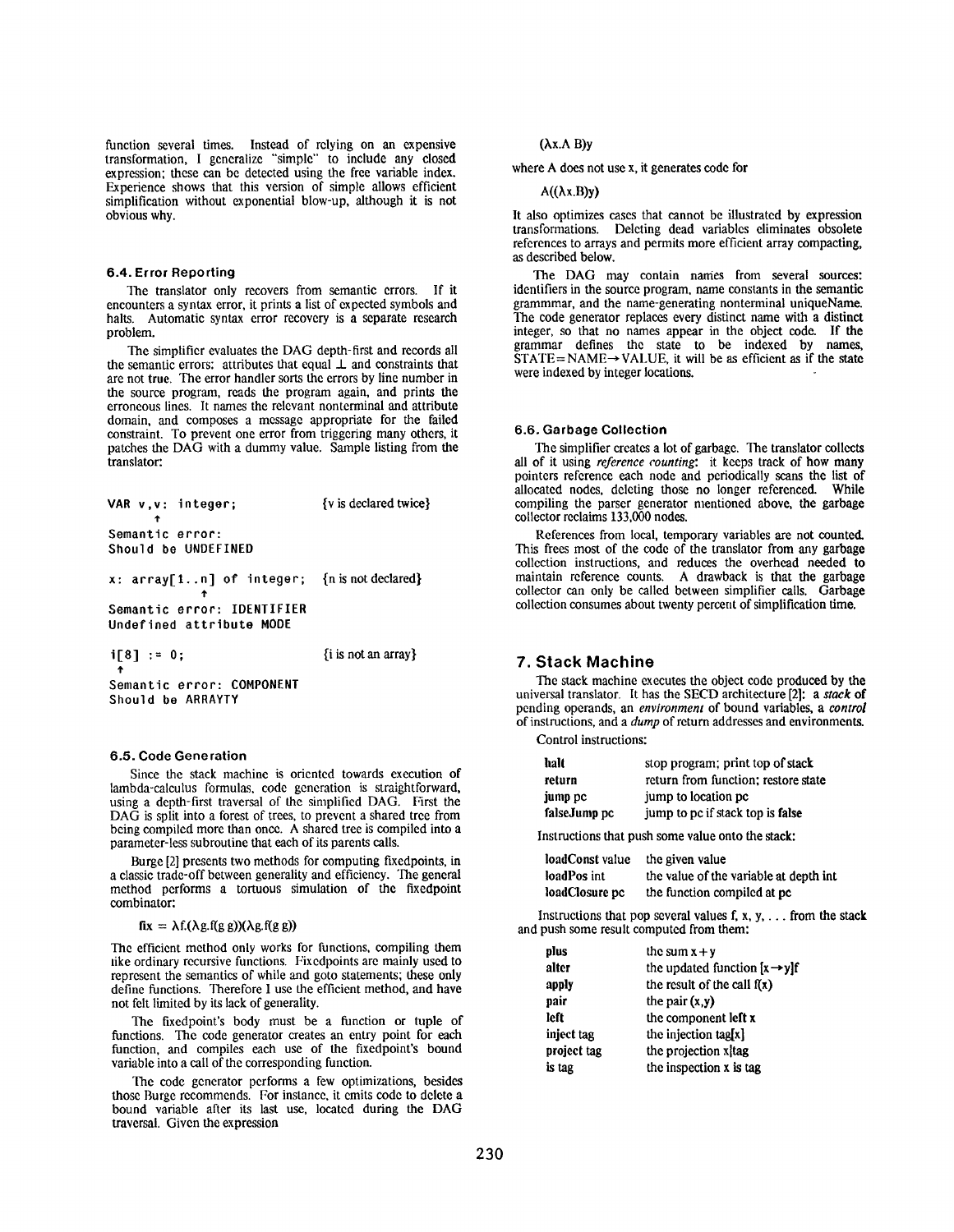## 7.1. Input/Output

Input and output are lists of integers. The machine reads a list  $k_1, \ldots, k_n$  from the user's input, and pushes

$$
([1 \rightarrow k_1], \ldots [n \rightarrow k_n] \perp, n)
$$

onto the stack, The machine expects to find a similar data structure on the stack after executing the object program, and prints the list it denotes.

### 7.2. Run Time Errors

The value  $\perp$  ("bottom") represents run-time errors. For instance, a subscript out of bounds may set the state to  $\perp$ , which will propagate to the end of the program, producing a final state  $\perp$ . The machine should halt immediately upon seeing  $\perp$ , for prompt error detection, but not every  $\perp$  indicates an error:  $\perp$  is also used for initialization.

If  $\perp$  is the operand of an instruction, the machine usually halts, but some instructions return  $\bot$  as the result, or treat  $\bot$  as an ordinary value, The machine prints its current state upon halting. To aid debugging of user programs, every value of  $\dot{\perp}$  is flagged with the program location where it was generated.

### 7.3. Closures

The loadClosure instruction binds an entry point to the current environment, creating a functional value that may be stored like any other value. The function may be invoked later using the apply instruction. These values, called *function closures*, are an important difference between the SECD machine and ordinary computers. Closures free environments from the stack discipline (where they would be like static links) and allow them to persist indefinitely. Reference counting deletes environments that are no longer used.

Any fambda-abstraction in the final DAG can be represented by a closure at runtime. Optimization eliminates many closures that would be invoked immediately after creation.

# 7.4. Array Compacting

A denotational definition considers arrays to be functions mapping subscripts to elements. The subscripted assignmen  $A[i] := v$  is represented by the function update  $[i \rightarrow v]A$ , a mappin which takes i to v but otherwise is the same as A. After the loop

for 
$$
i := 1
$$
 to 5 do A[0] :=  $i^*i$ 

the value of A is represented

 $[0\rightarrow 25]$   $[0\rightarrow 16]$   $[0\rightarrow 9]$   $[0\rightarrow 4]$   $[0\rightarrow 1]$   $\perp$ 

These association lists, or history sequences, waste storage and runtime. States, which are also mappings, suffer the same problem. Efficient execution is impossible unless the machine compacts association lists into arrays.

All data in the machine are referenced by pointers and may be shared. An association list may be referenced by many pointers, some of them no longer needed but still persisting in the environment or dump. The machine must compact lists into arrays without disturbing the value seen by any of the pointers In effect, the pointers divide a list into segments that must be compacted separately. The machine converts a list of segments into a list of indexable arrays.

The machine tries to eliminate unnecessary references into lists, in order to allow the most compacting. '1'hc main source of obsolete references is tail-recursion, where a function calls another function and then returns. When a function's last action is another function call, the machine does not save the current environment on the dump; it will never be needed. The function call is treated tike a jump. This optimization is essential because any loop or goto command causes tail-recursio

The most common type of tail recursion is the code sequence apply;rcturn, which is easily recognized. Other forms of tail recursion are

apply :jump x; ...; x:rcturn apply; useless-instruction; return

The compiler generator uses peephole optimization and careful code generation to convert these to apply; return,

During execution of a program, the machine compacts the same list many times. The machine updates an existing array, instead of allocating a new one, as long as the new list elements fit within its bounds. When it allocates a new array, it allows room for expansion above and below. The machine merges two segments into one if the reference separating them disappears.

The array compacting algorithm is complex and slow, but satisfactory. The stack machine has executed prime number and Eight Queens programs that use arrays extensively.

# 7.5. Union Tags

The machine has instructions inject, project, and is for manipulating objects of union domains: inserting, removing, and inspecting tags of union domains. In languages like Pascal, where types are known at compile time, tags provide no useful information at run time. The universal translator has an option to suppress inject and project instructions, resulting in smaller, faster code. This is allowed only if the code contains no is instructions, which require tags at run time.

### 8. Conclusions

I treat well-known languages, as faithfully as possible, to prove that my work applies to real problems. Pascal embodies the major language concepts and has several formal definitions. My Pascal grammar covers all static and dynamic semantics except goto statements, real numbers, strings, aliasing, function side effects, procedures passed as parameters, etc. Most of the deficiencies stem from my attempt to make the semantica as high-Ievel as possible; it avoids both continuations and machine locations,

The grammar includes all types and statements, recursive procedures, and block structure. I have checked most of it, by running test programs on the compiler generator. It is only nineteen pages long (1400 lines), including comments: one page of domains. five of functions, and thirteen of rules.

Fortran, with its low-level state and control structure, and non-recursive subroutines, contrasts well with Pascal - its grammar uses continuations and locations. Fortran's grammar is less complete than Pascal's, but still covers labelled COMMON blocks, EQUIVALENCE statements, DO statements with extended range. assigned and computed GO TO, unformatted input/output with implied DO, subroutines, and functions.

#### 8.1. Errors and Debugging

Writing a grammar, like writing a program, requires revising and debugging. The compiler generator recovers well from errors, even those defined by a grammar for a source language, It prints the erroneous tine, points to the error, prints a descriptive message, and usually continues processing. On the rare occasions that it aborts, the usual cause is subscript error: defining too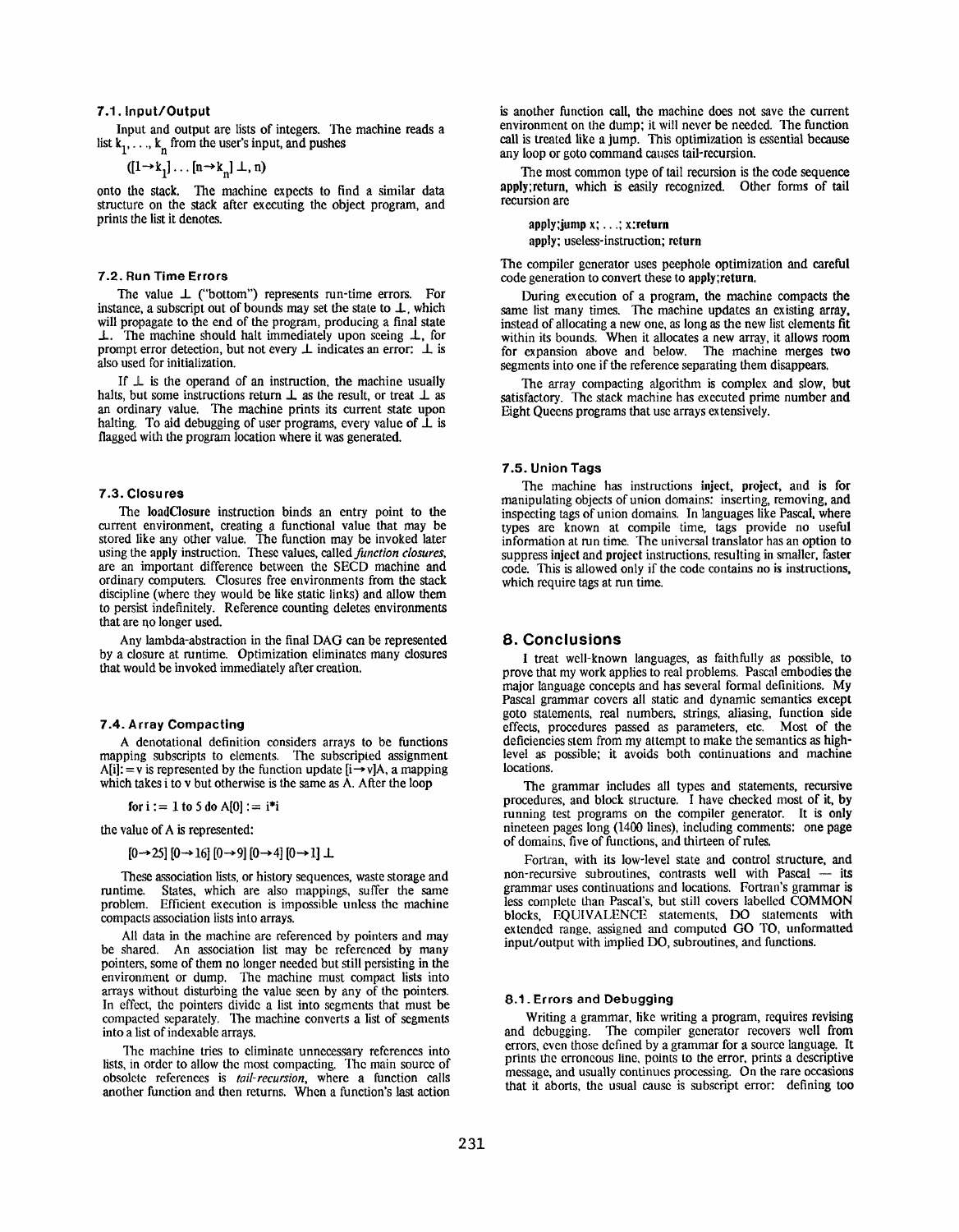#### many domains, terminal symbols, rules.

Debugging user programs on the stack machine is difficult. A user program aborts by producing the value  $\bot$ ; the only information reported is the current program counter and machine state, which is often incomprehensible. To locale the error in the source program, you must study the program's machine code and semantic formula.

# 8.2. Efficiency

The compiler generator is efficient enough to run experimental programs, but it is impractical for production runs. Consider the following approximate statistics:

The grammar analyzer is 4400 lines of Pascal. It processes the Pascal grammar in twenty-three seconds, producing a language description file of 14,000 thirty-six-bit words. Half of this is parse tables, the rest attributes and definitions.

The universal translator is 3900 lines of Pascal. Using the Pascal grammar, it compiles programs at eight seconds per page, which is twenty-five times slower than the regular Pascal compiler. Storage limitations prevent it from compiling programs longer than twenty pages.

The stack machine is 1300 lines of Pascal. Its speed varies considerably, depending on the grammar and user program, averaging 4000 instructions per second. It runs Pascal programs a thousand times slower than the regular Pascal system.

I have run dozens of programs in several languages. The longest is an I.R(O) parser generator, a seven-page program that uses nearly every feature of Pascal. I have also run prime number generators, Eight Queens solvers, and binary search tree sorters. The compiler generator is simple and compact, considering its capabilities. Together with the Pascal grammar, it is an Together with the Pascal grammar, it is an implementation of Pascal that is smaller than the standard Pascal compiler at Stanford.

My dissertation [8] suggests several ideas to improve the efficiency.

- . Separate the semantic language into independent notations for static and dynamic semantics. Replace the simplifier with two specialized, more efficient routines: an evaluator for static semantics, and an optimizer for dynamic semantics.
- Compile programs one procedure at a time, so that programs of any size can be compiled. Allow a grammar to designate certain nonterminal symbols, such as *procedure*, to be compilation units.
- . Eliminate the stack machine. A real machine, with a runtime support package, can perform all of its functions much more efficiently.

#### 8.3. Implications for Language Design

A programming language should be formally defined even while it is being developed, because a formal definition highlights the language's inconsistencies. Unfortunately, most language designers find definitions too difficult to write. The compile generator allows anyone to debug a formal definition, written as a semantic grammar. As an extra incentive, it offers a free compiler for every definition. Compiling and executing test programs on the compiler generator provides further insights into a language.

Pascal's grammar reveals some trouble spots. Set expressions require special handling because they do not completely determine the set type; likewise, the constant nil can have any pointer type, Enumcraled types declare constant identifiers as a side-effect, complicating every rule that refers to types. Using a function's name to designate its return variable requires extra

#### bookkeeping.

A Fortran program can specify a variable's type, dimensions, COMMON block, and storage equivalence in any order, or not at all These options cause messiness throughout the Fortran These options cause messiness throughout the Fortran grammar, even though it imposes an order on declarations. Other Fortran constructs are so troublesome that the grammar does not handle them at all. A DATA statement affects the initial state, but may appear anywhere in a program. A statement function creates a local environment, but may implicitly declare global variables. A subscripted array variable is syntactically identical to a function call.

I would not condemn a language construct simply because it was difficult to define. The fault might lie in the formalism: for instance, denotational semantics can not represent tasking. Still, semantic grammars, along with the compiler generator, can contribute to the design of consistent, clean, and simple programming languages.

Acknowledgment. I would like to thank my advisor, John Hennessy, for supervising and supporting this research.